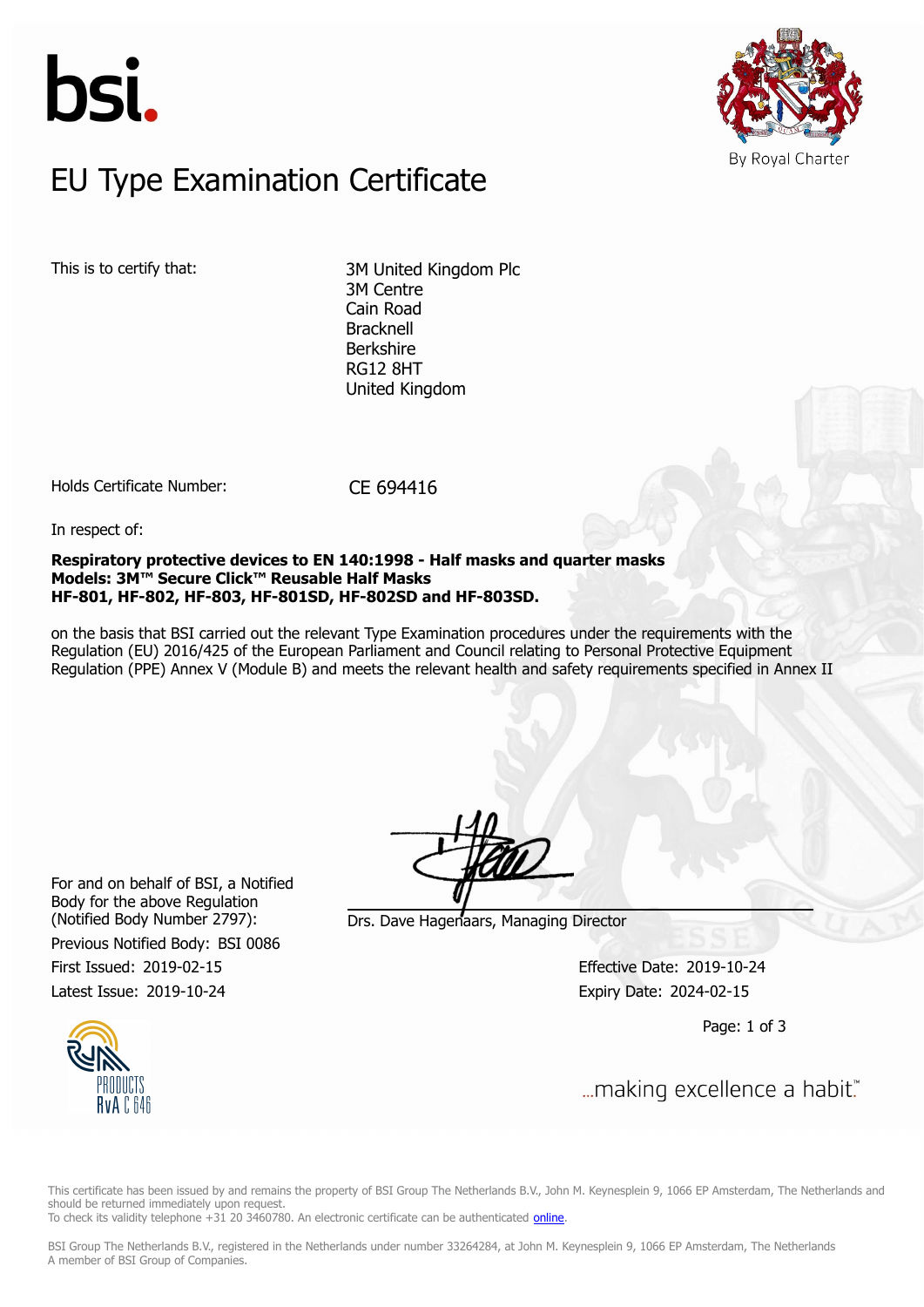# EU Type Examination Certificate

No. CE 694416

# **Product Specification**

| <b>Product Name:</b>                             | 3M™ Secure Click™ Reusable Half Masks.                                                                                                                                                                                                                                                                                                                                                                               |                                                           |  |  |
|--------------------------------------------------|----------------------------------------------------------------------------------------------------------------------------------------------------------------------------------------------------------------------------------------------------------------------------------------------------------------------------------------------------------------------------------------------------------------------|-----------------------------------------------------------|--|--|
| <b>Product Type:</b>                             | Reusable Half Masks.                                                                                                                                                                                                                                                                                                                                                                                                 |                                                           |  |  |
| <b>Models:</b><br>(standard industrial products) | HF-801 (Small)<br>HF-802 (Medium)<br>HF-803 (Large)<br>HF-801SD (Small)<br>HF-802SD (Medium)                                                                                                                                                                                                                                                                                                                         |                                                           |  |  |
|                                                  | HF-803SD (Large).                                                                                                                                                                                                                                                                                                                                                                                                    |                                                           |  |  |
| <b>Technical Specification:</b>                  | Harmonized European Standard: EN 140:1998.                                                                                                                                                                                                                                                                                                                                                                           |                                                           |  |  |
| <b>Product Description:</b>                      | The half masks incorporate an adjustable head harness to fit around the crown area<br>of the head and a length adjustable pair of straps joined at the back of the neck by a<br>buckle.<br>Some models incorporate a Speech Diaphragm to aid the wearer's communication,<br>see details below.<br>The masks are designed for use with a matching pair of the 3M range of Secure Click<br>Filters, see details below. |                                                           |  |  |
| <b>EN 140 Classification:</b>                    | Half masks for use with twin filters.                                                                                                                                                                                                                                                                                                                                                                                |                                                           |  |  |
| <b>Build Detail:</b>                             | <b>Model</b>                                                                                                                                                                                                                                                                                                                                                                                                         | <b>Speech Diaphragm</b>                                   |  |  |
|                                                  | <b>HF-801</b><br>HF-802<br>HF-803<br><b>HF-801SD</b><br><b>HF-802SD</b><br><b>HF-803SD</b>                                                                                                                                                                                                                                                                                                                           | <b>No</b><br><b>No</b><br><b>No</b><br>Yes<br>Yes<br>Yes. |  |  |

#### **Product Assessment**

The product assessments for all models was based on BS EN 140:1999, the English language version of EN 140:1998, respiratory protective devices – half masks and quarter masks.

Latest Issue: 2019-10-24 Expiry Date: 2024-02-15

First Issued: 2019-02-15 Effective Date: 2019-10-24

Page: 2 of 3

This certificate has been issued by and remains the property of BSI Group The Netherlands B.V., John M. Keynesplein 9, 1066 EP Amsterdam, The Netherlands and should be returned immediately upon request.

To check its validity telephone +31 20 3460780. An electronic certificate can be authenticated *online*.

BSI Group The Netherlands B.V., registered in the Netherlands under number 33264284, at John M. Keynesplein 9, 1066 EP Amsterdam, The Netherlands A member of BSI Group of Companies.